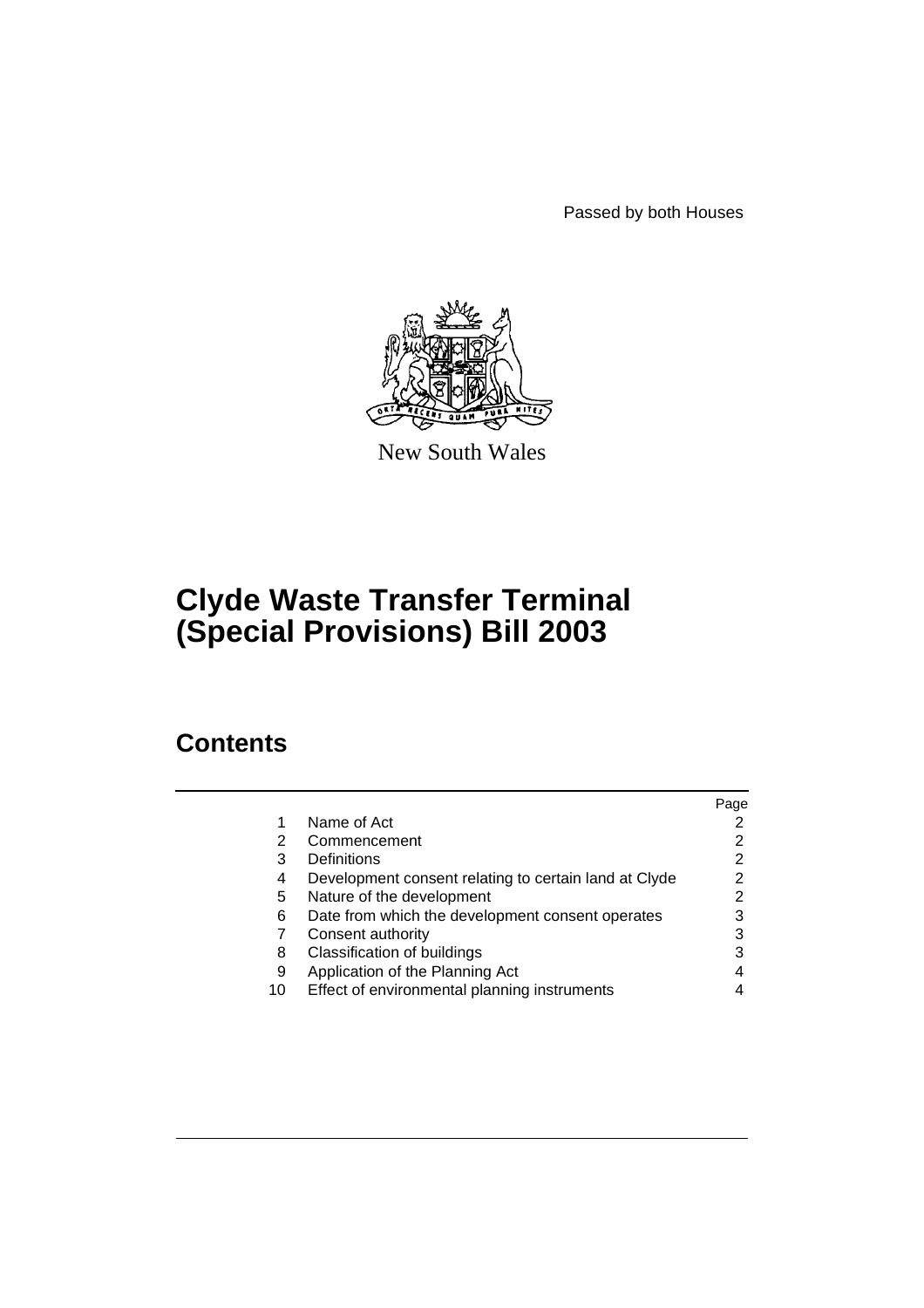*I certify that this PUBLIC BILL, which originated in the LEGISLATIVE COUNCIL, has finally passed the LEGISLATIVE COUNCIL and the LEGISLATIVE ASSEMBLY of NEW SOUTH WALES.*

*Legislative Council 2003* *Clerk of the Parliaments*



New South Wales

# **Clyde Waste Transfer Terminal (Special Provisions) Bill 2003**

Act No , 2003

An Act to permit the development of certain land at Clyde for the purposes of a waste transfer terminal; and for other purposes.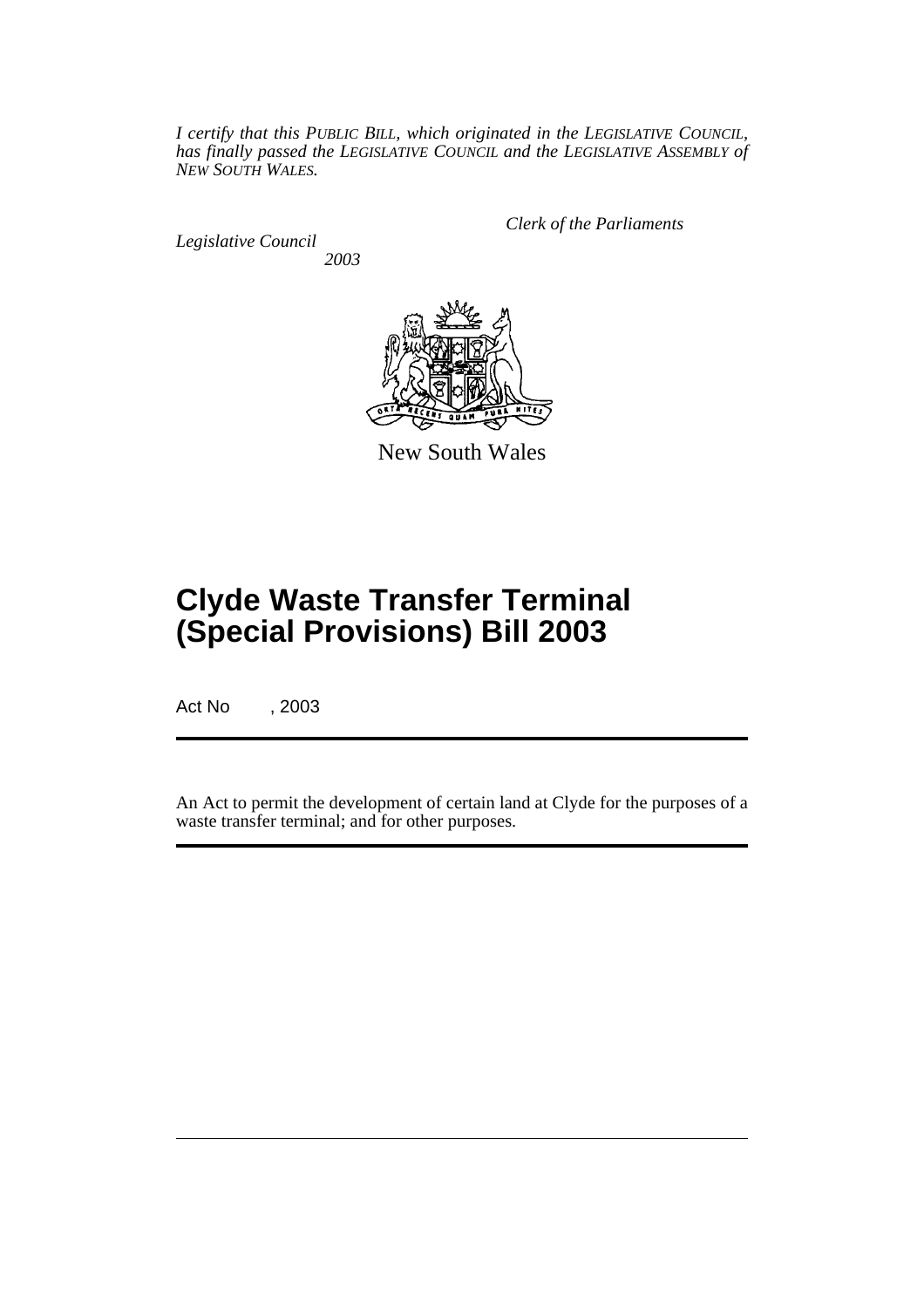# **The Legislature of New South Wales enacts:**

# **1 Name of Act**

This Act is the *Clyde Waste Transfer Terminal (Special Provisions) Act 2003*.

#### **2 Commencement**

This Act commences on the date of assent.

#### **3 Definitions**

(1) In this Act:

*the development application* means the development application made by Collex Pty Limited on 2 August 2001 under, or purporting to have been made under, the Planning Act.

*the development consent* means the development consent taken to have been granted as referred to in section 4.

*the Planning Act* means the *Environmental Planning and Assessment Act 1979*.

*the subject land* means the land the subject of the development application (being Part Lot 201, Deposited Plan 1007683, situated at the Clyde Rail Marshalling Yards).

(2) Words and expressions used in this Act that are defined in the Planning Act have the same meanings as in the Planning Act.

# **4 Development consent relating to certain land at Clyde**

Development consent is taken to have been granted under the Planning Act to carry out development on the subject land for the purposes of a waste transfer terminal, subject to the conditions set out in the document entitled "Clyde Waste Transfer Terminal— Conditions of Development Consent" presented to the President of the Legislative Council (by or on behalf of the Member of the Legislative Council who introduced the Bill for this Act) when the Bill was introduced into the Legislative Council.

# **5 Nature of the development**

(1) The development that may be carried out under the development consent is taken to be State significant development that is integrated development, subject to section 9.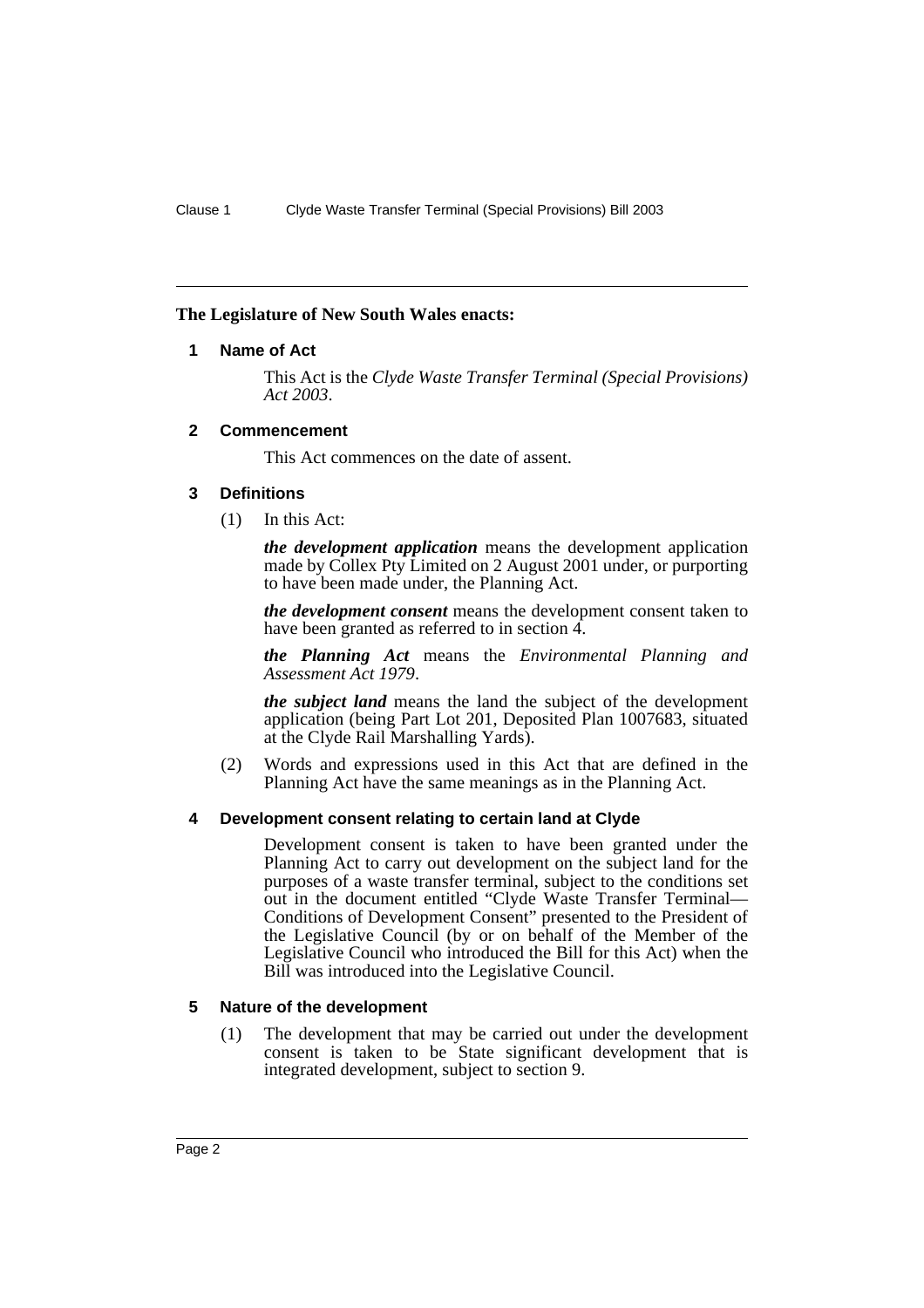- (2) The following approvals are required from the following approval bodies in order for the development, as integrated development, to be carried out:
	- (a) an environment protection licence referred to in sections 43 (b), 48 and 55 of the *Protection of the Environment Operations Act 1997* issued by the Environment Protection Authority,
	- (b) a consent under section 138 (1) (a), (b) and (e) of the *Roads Act 1993* granted by the Roads and Traffic Authority.

#### **6 Date from which the development consent operates**

The development consent is taken to become effective and operate from the date of assent to this Act.

#### **7 Consent authority**

The Minister is taken to be the consent authority in respect of the development consent.

# **8 Classification of buildings**

A building that may be erected on the subject land in accordance with the development consent and that is described in Column 1 of the following Table has the classification under the *Building Code of Australia* specified opposite the description in Column 2 of the Table.

#### **Table**

| Column 1                                    | Column <sub>2</sub>                                             |
|---------------------------------------------|-----------------------------------------------------------------|
| Office and amenities building,<br>gatehouse | Class 5 (office)                                                |
| Waste compactors                            | Class 8 (process/manufacturing)                                 |
| Transfer building, weighbridge              | Class $10a/10b$ (non-habitable<br>storage areas and structures) |